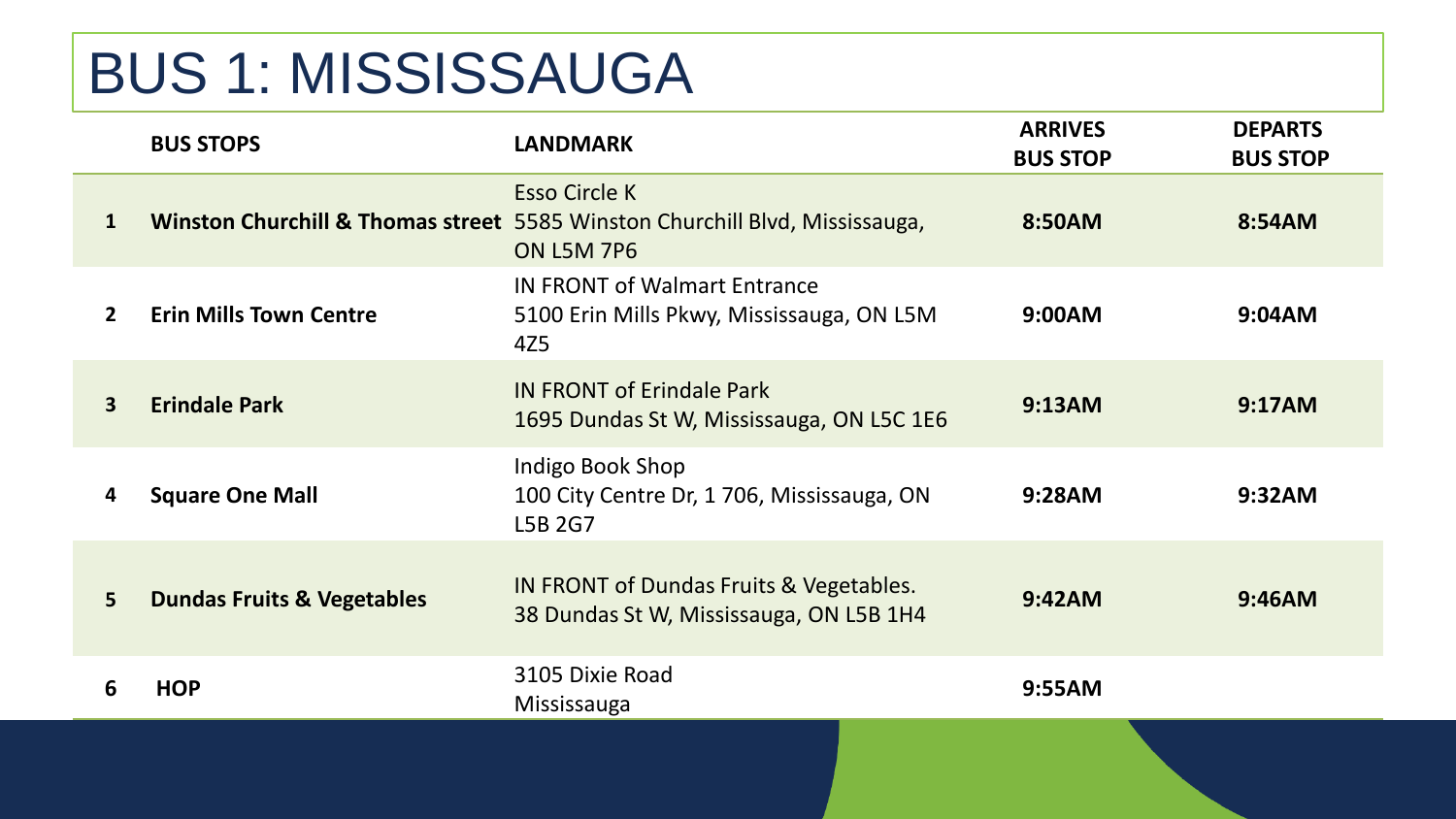## BUS 2: BRAMPTON

|              | <b>BUS STOPS</b>                                   | <b>LANDMARK</b>                                                          | <b>ARRIVES</b><br><b>BUS STOP</b> | <b>DEPARTS</b><br><b>BUS STOP</b> |
|--------------|----------------------------------------------------|--------------------------------------------------------------------------|-----------------------------------|-----------------------------------|
| 1            | <b>Mount Pleasant Station</b>                      | Tim Hortons<br>5 Ashby Field Dr, Brampton, ON<br>L6X<br>OR <sub>3</sub>  | 8:45AM                            | 8:49AM                            |
| $\mathbf{2}$ | <b>Shoppers World</b>                              | IN FRONT of OCEANS<br>99 Main St S, Brampton, ON L6Y 1N7                 | 9:04AM                            | 9:08AM                            |
| $\mathbf{3}$ | <b>Bramalea City Centre</b>                        | IN FRONT of the Main Entrance<br>25 Peel Centre Dr, Brampton, ON L6T 5T9 | 9:20AM                            | 9:24AM                            |
| 4            | <b>International Center</b><br>(For Malton people) | IN FRONT of the Go Station Entrance                                      | 9:40AM                            | 9:44AM                            |
| 5.           | <b>HOP</b>                                         | 3105 Dixie Road<br>Mississauga                                           | 9:55AM                            |                                   |
|              |                                                    |                                                                          |                                   |                                   |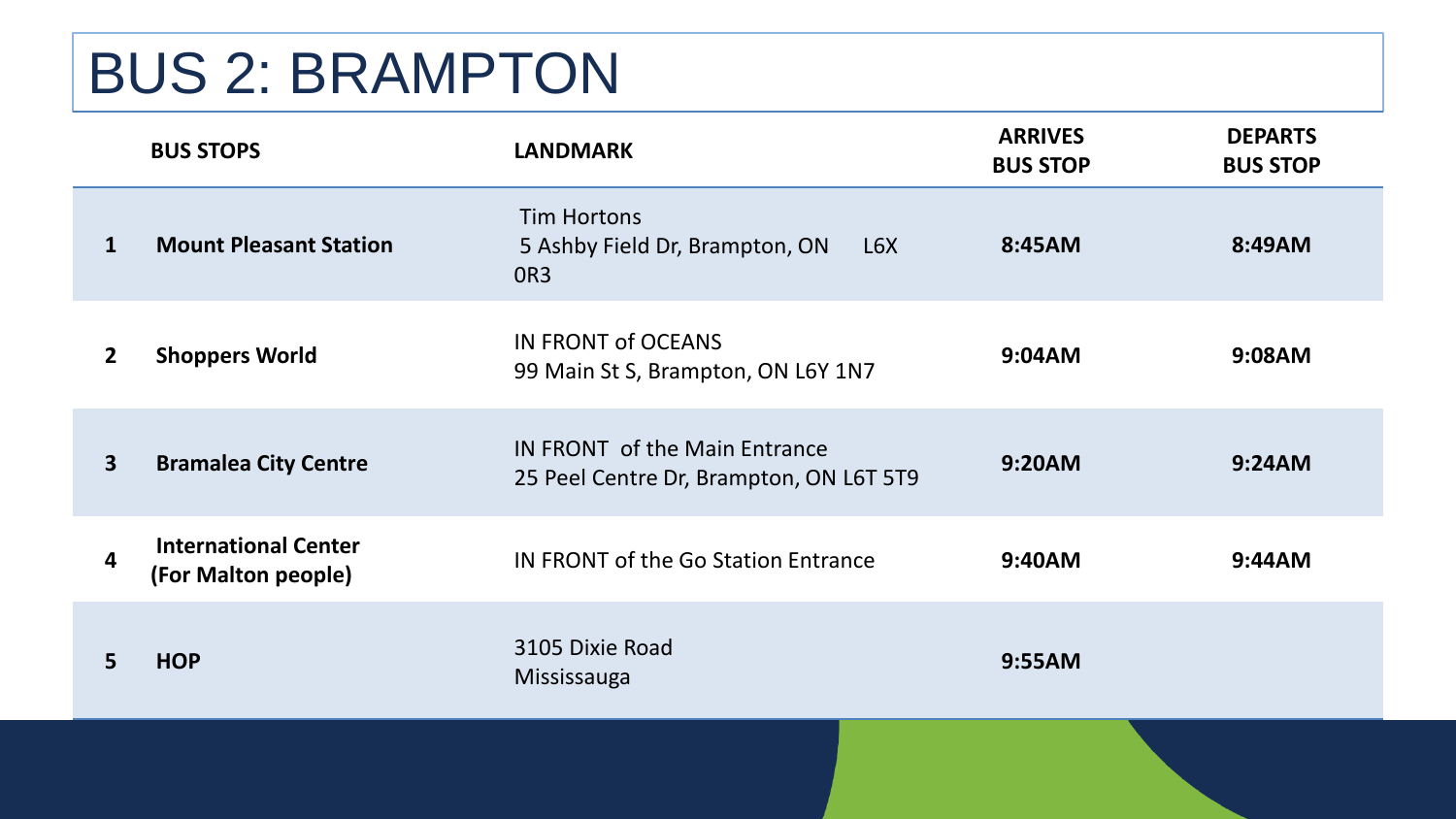## BUS 3: NORTH YORK

|                         | <b>BUS STOPS</b>                                          | <b>LANDMARK</b>                                                                        | <b>ARRIVES</b><br><b>BUS STOP</b> | <b>DEPARTS</b><br><b>BUS STOP</b> |
|-------------------------|-----------------------------------------------------------|----------------------------------------------------------------------------------------|-----------------------------------|-----------------------------------|
| 1                       | <b>Kipling Ave and Steeles Ave</b>                        | <b>IN FRONT of Petro Canada</b><br>5000 Steeles Ave W, Etobicoke, ON M9V<br><b>5C5</b> | 8:45AM                            | 8:49AM                            |
| $\overline{2}$          | <b>Jane St and Finch Ave</b>                              | 3900 Jane St, North York, ON M3N 2Z2                                                   | 9:00AM                            | 9:04AM                            |
| $\overline{\mathbf{3}}$ | <b>Downsview Station</b>                                  | <b>IN FRONT of Downsview station</b>                                                   | 9:14AM                            | 9:18AM                            |
| 4                       | <b>Jane St and Wilson Ave</b>                             | IN FRONT of Carlo's No Frills<br>1591 Wilson Ave, Toronto, ON, M3L 1A5                 | 9:29AM                            | 9:33AM                            |
| 5 <sup>1</sup>          | Martin Grove Rd and Eglinton Ave IN FRONT of the Bus Stop |                                                                                        | 9:45AM                            | 9:49AM                            |
| 6                       | <b>HOP</b>                                                | 3105 Dixie Road<br>Mississauga                                                         | 9:59AM                            |                                   |